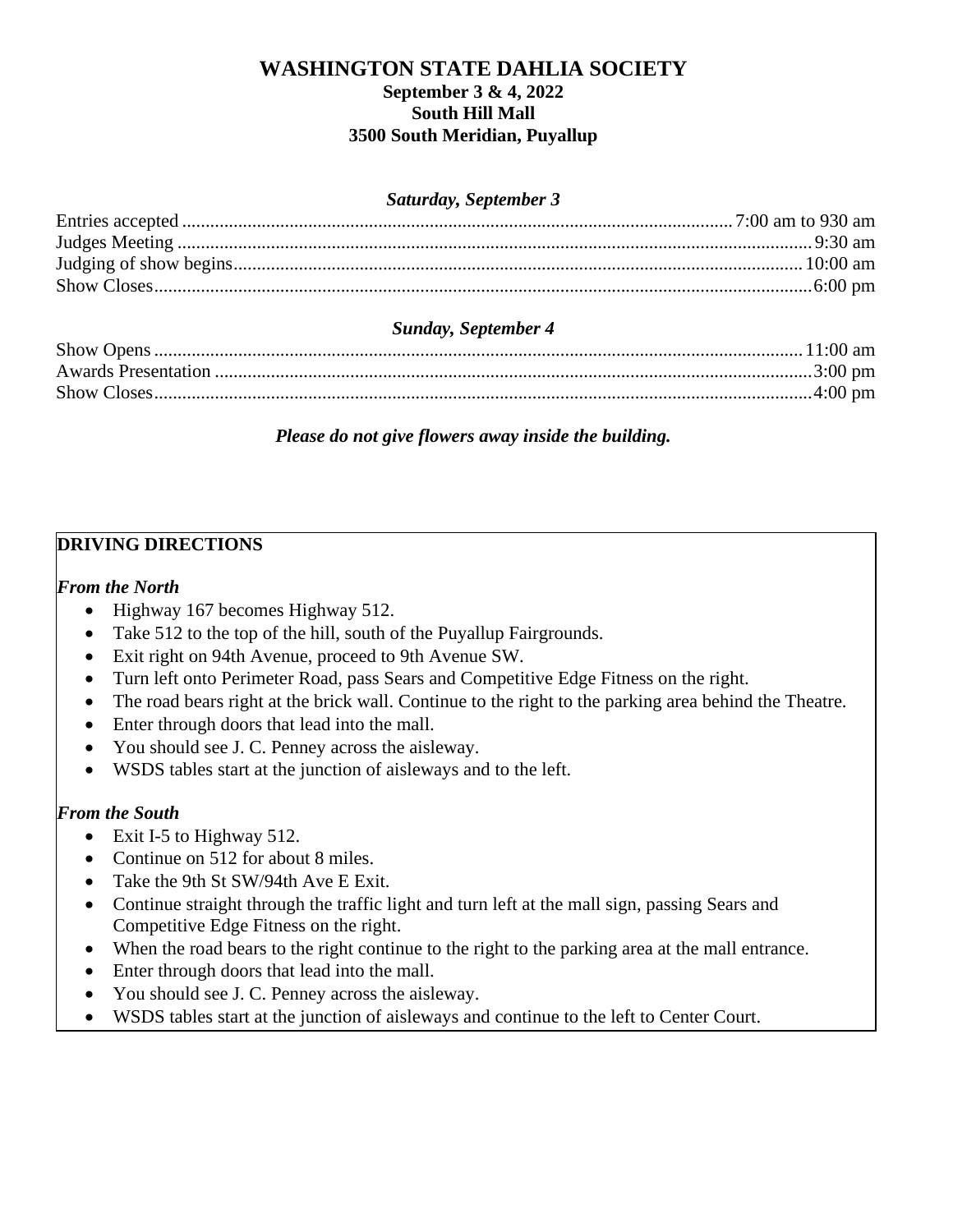#### **WASHINGTON STATE DAHLIA SOCIETY SPECIAL ENTRIES**

Novice - Pink Tags; Amateur - Yellow Tags; Open - White Tags

**Contract** 

## FULLY DOUBLE DAHLIA OF THE YEAR - Clearview Edie (Single-bloom entry)

#### **OPEN-CENTERED DAHLIA OF THE YEAR - Kelsey Dwarf (Triple-bloom entry)**

## **OPEN TO ALL**

Use White Tags Only

## **WASHINGTON STATE DAHLIA SOCIETY HOME MEMBER ORIGINATION**

| Any origination by Connell, Filand, Sperring, or Walton |  |
|---------------------------------------------------------|--|
|                                                         |  |
|                                                         |  |

## **COLLECTIONS**

### **WASHINGTON ORIGINATION**

### **AMERICAN ORIGINATION**

### **FOREIGN ORIGINATION**